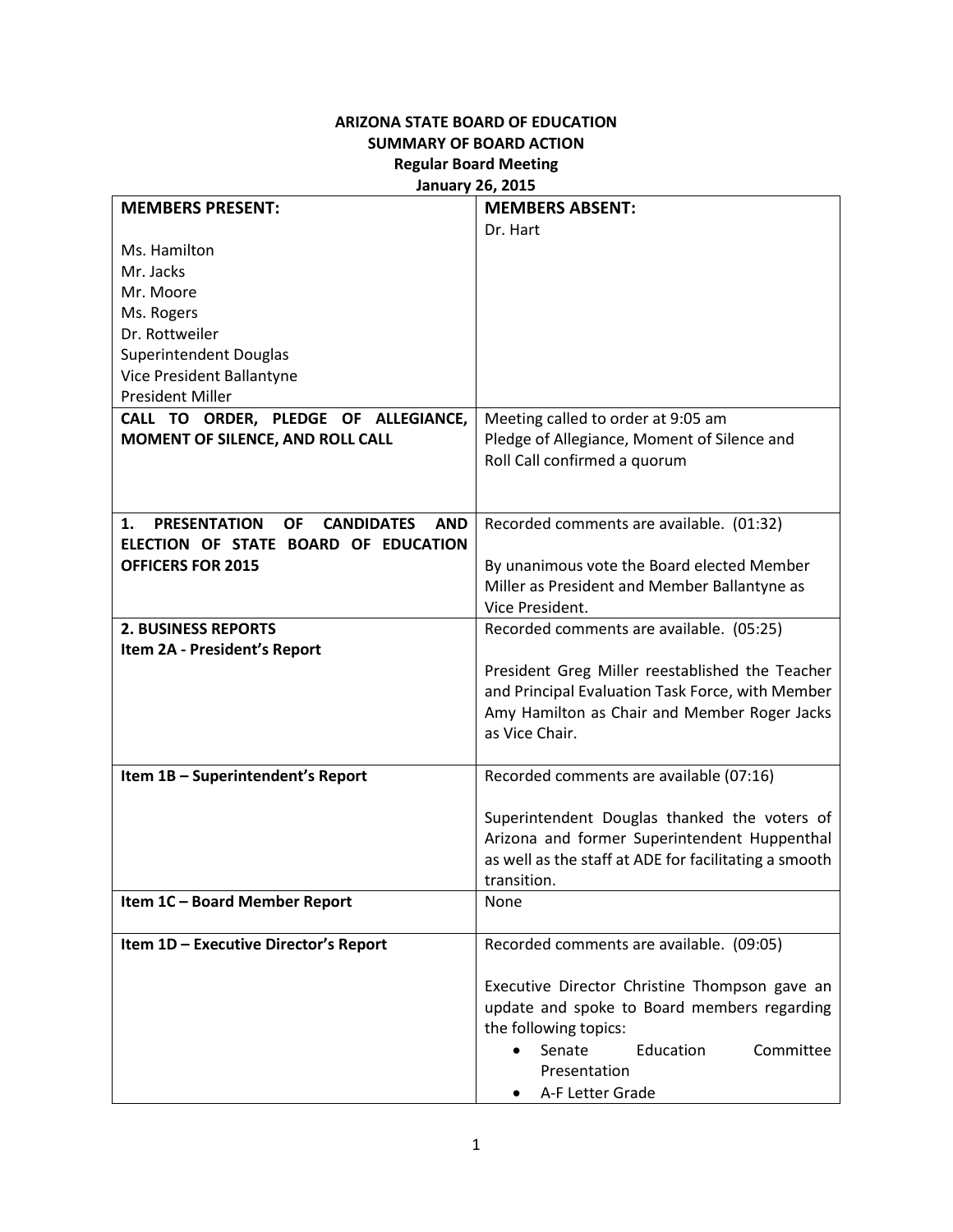| Item 3. - CONSENT AGENDA                                                                                                                                                                                                                                                                                                                                                                   | Recorded comments are available. (10:07)                                                                                                                                                                                                                                                                                    |
|--------------------------------------------------------------------------------------------------------------------------------------------------------------------------------------------------------------------------------------------------------------------------------------------------------------------------------------------------------------------------------------------|-----------------------------------------------------------------------------------------------------------------------------------------------------------------------------------------------------------------------------------------------------------------------------------------------------------------------------|
| A.Consideration to approve Arizona State Board<br>of Education minutes for the following:<br>1. December 8, 2014<br>2. Revised minutes for September 22, 2014                                                                                                                                                                                                                              | Item 3F2 was tabled for a later meeting.<br>Item 3A, 3D, 3I and 3J were tabled for further<br>discussion.                                                                                                                                                                                                                   |
| <b>B.Consideration to approve Structured English</b><br><b>Immersion Endorsement Training Programs</b><br>C.Consideration to approve the Move on When<br>Reading (MOWR) LEA literacy plans which have<br>been reviewed for release of K-3 Reading Base<br><b>Support funds</b>                                                                                                             | <b>MOTION</b><br>Superintendent Douglas made a motion to<br>approve the consent agenda with the exception<br>of Item 3F2 which was tabled for a later meeting<br>and Items 3A, 3D, 3I and 3J which will be<br>addressed upon further discussion.<br><b>Vice</b><br>President Ballantyne seconded the motion.                |
| <b>D.Consideration</b><br>performance<br>to<br>approve<br>determinations<br>for<br>the<br>2014<br><b>October</b><br>administration of the Arizona World History<br>Assessment related to Board Examinations<br><b>Systems and the Grand Canyon Diploma</b><br>E.Consideration to grant extension of educator<br>preparation program approvals relating to R7-2-<br>604 through R7-2-604.03 | Motion passed unanimously.<br>Discussion was held regarding Item 3A.<br><b>MOTION</b><br>Member Ballantyne made a motion to approve<br>3A. Member Rogers seconded the motion.<br>Motion passed. (7-0-1) Superintendent<br>Douglas abstained from the vote.                                                                  |
| F.Consideration to accept voluntary surrender of<br>the teaching certificates held by the following:<br>1. Stefanie R. Courson<br>2. William Franklin Poulson<br>G.Consideration to permanently revoke any and<br>all teaching certificates held by Patrick G.<br>Bennett, pursuant to A.R.S. § 15-550                                                                                     | Discussion was held regarding Item 3D.<br><b>MOTION</b><br>Dr. Amanda Burke, Director of Education<br>Innovation and Strategy at the Center for the<br><b>Future of Arizona answered questions regarding</b><br>this item. Member Ballantyne made a motion to<br>approve Item 3D. Member Rottweiler seconded<br>the motion. |
| H.Consideration to accept the findings of fact,<br>conclusions of law and recommendation of the<br>Professional Practices Advisory Committee to<br>grant the applications for certification for Regis<br><b>Burlas</b><br>I.Consideration to appoint members to the<br><b>Professional Practices Advisory Committees</b>                                                                   | Motion passed unanimously.<br>Discussion was held regarding Item 3I.<br><b>MOTION</b><br>Superintendent Douglas made a motion to<br>approve Item 3I. Member Ballantyne seconded<br>the motion.                                                                                                                              |
| J.Consideration to approve 2015 Board meeting<br>calendar                                                                                                                                                                                                                                                                                                                                  | Motion passed unanimously.                                                                                                                                                                                                                                                                                                  |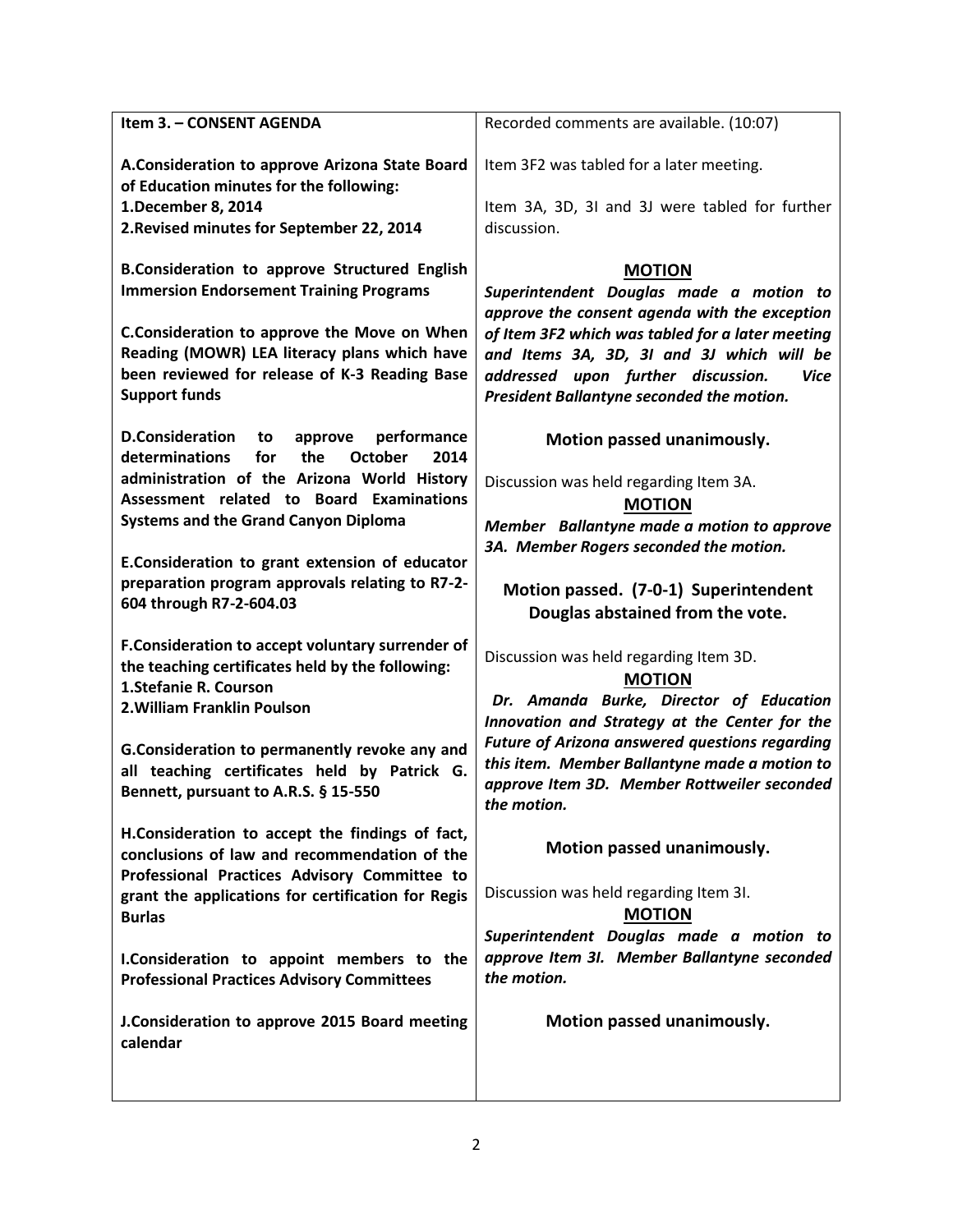|                                                                                                                                                                                                                                                                                                                                                                                                                                | Discussion was held regarding Item 3J.<br><b>MOTION</b>                                                                                                                                                                                                                                                                                                                  |
|--------------------------------------------------------------------------------------------------------------------------------------------------------------------------------------------------------------------------------------------------------------------------------------------------------------------------------------------------------------------------------------------------------------------------------|--------------------------------------------------------------------------------------------------------------------------------------------------------------------------------------------------------------------------------------------------------------------------------------------------------------------------------------------------------------------------|
|                                                                                                                                                                                                                                                                                                                                                                                                                                | Superintendent Douglas made a motion to<br>approve Item 3J. Member Moore seconded the<br>motion.                                                                                                                                                                                                                                                                         |
|                                                                                                                                                                                                                                                                                                                                                                                                                                | Motion passed unanimously.                                                                                                                                                                                                                                                                                                                                               |
| Item 3. CALL TO THE PUBLIC                                                                                                                                                                                                                                                                                                                                                                                                     | Recorded comments are available. (28:46)                                                                                                                                                                                                                                                                                                                                 |
| This is the time for the public to comment.<br>Members of the Board may not discuss items that<br>are not specifically identified on the agenda.<br>Therefore, pursuant to A.R.S. 38-431.01(H),<br>action taken as a result of public comment will be<br>limited to directing staff to study the matter,<br>responding to any criticism or scheduling the<br>matter for further consideration and decision at<br>a later date. | None                                                                                                                                                                                                                                                                                                                                                                     |
| <b>Item 4. GENERAL SESSION</b>                                                                                                                                                                                                                                                                                                                                                                                                 | Recorded comments are available. (29:48)                                                                                                                                                                                                                                                                                                                                 |
| 5A. Presentation and discussion regarding 2015<br>legislative priorities:<br>1. Arizona Department of Education<br><b>2.Arizona Education Association</b><br>3. Arizona School Administrators Association<br><b>4. Arizona School Boards Association</b>                                                                                                                                                                       | The following individuals presented to the Board:<br>1. Superintendent Douglas, Arizona Department of<br>Education<br>2. Joe Thomas, Vice President of the Arizona<br><b>Education Assocation</b><br>3. Dr. Roger Freeman, President of the Arizona<br><b>School Administrators Assocation</b><br>Palmer, Arizona School<br><b>Boards</b><br>Janice<br>4.<br>Association |
|                                                                                                                                                                                                                                                                                                                                                                                                                                | Presentation Only. No action required.                                                                                                                                                                                                                                                                                                                                   |
| Presentation and discussion regarding<br>4B.<br>legislative affairs. The Board may take action to<br>support, oppose or remain neutral on specific<br>legislative proposals                                                                                                                                                                                                                                                    | Recorded comments are available. (52:01)<br>Susie Cannata, Lobbyist for the State Board of<br>Education presented to the Board.                                                                                                                                                                                                                                          |
|                                                                                                                                                                                                                                                                                                                                                                                                                                | Presentation Only. No action required.                                                                                                                                                                                                                                                                                                                                   |
| 4C. Presentation, discussion and consideration to<br>accept the findings of fact, conclusions of law and<br>recommendation of the Professional Practices<br>Advisory Committee to grant the applications for<br>certification for the following individuals:<br>Sara Sharp<br>1.<br><b>Matthew Barany</b><br>2.                                                                                                                | Item $4C1$ :<br>Recorded comments are available.<br>(01:32:10)<br>Mr. Charles Easaw, Chief Investigator of the<br>Arizona State Board of Education presented this<br>item to the Board. Sara Sharp spoke to the Board<br>regarding this matter.                                                                                                                          |
|                                                                                                                                                                                                                                                                                                                                                                                                                                |                                                                                                                                                                                                                                                                                                                                                                          |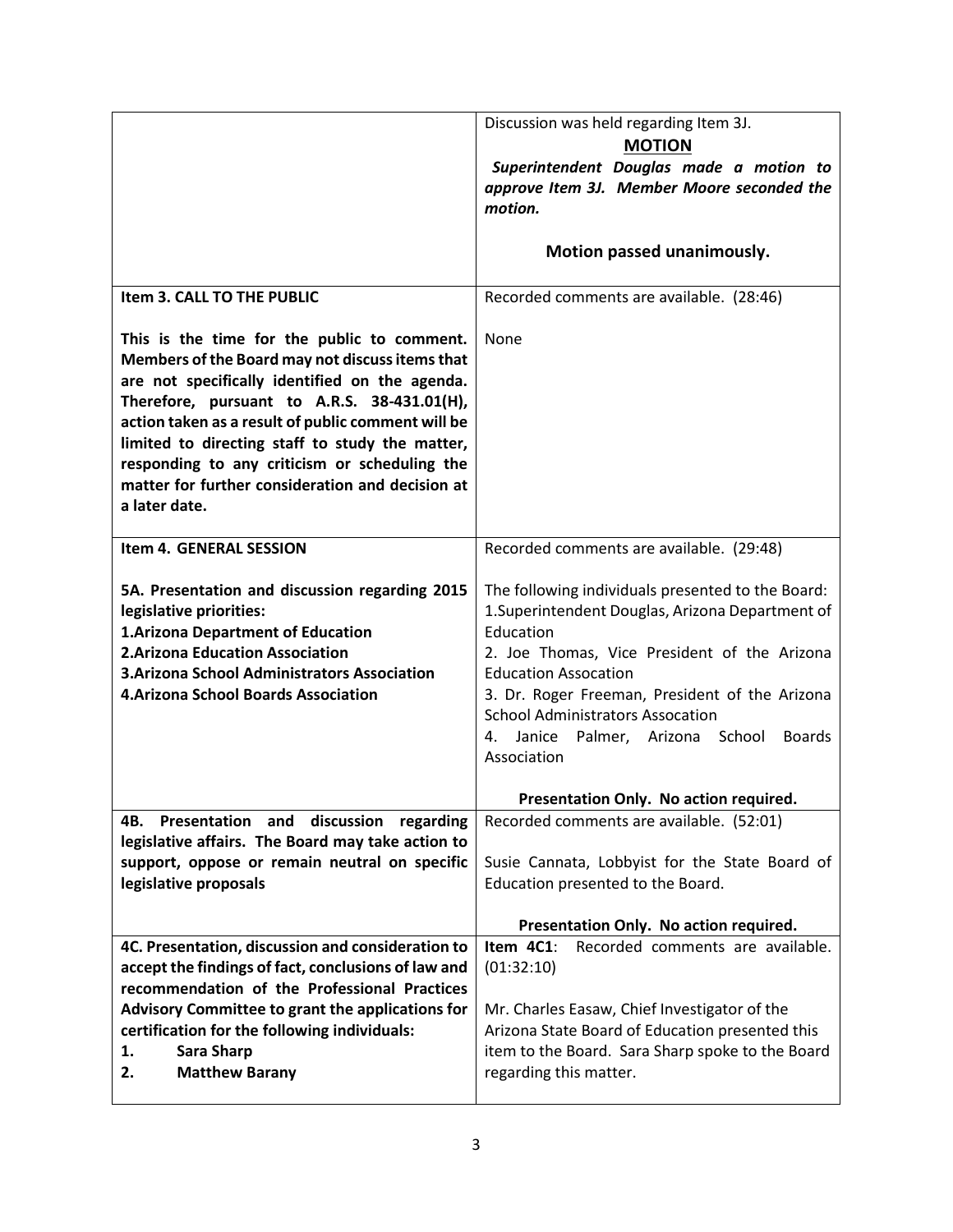|                                                    | <b>MOTION</b>                                                             |
|----------------------------------------------------|---------------------------------------------------------------------------|
|                                                    | Member Rottweiler made a motion to accept                                 |
|                                                    | the recommendation of the Professional                                    |
|                                                    | <b>Practices Advisory Committee to grant the</b>                          |
|                                                    | application for certification for Sara Sharp.                             |
|                                                    | Member Hamilton seconded the motion.                                      |
|                                                    | Motion Passed by majority vote. (7-1)<br>(Opposed:Superintendent Douglas) |
|                                                    | Item 4C2: Recorded comments are available.<br>(01:32:10)                  |
|                                                    | Mr. Charles Easaw, Chief Investigator of the                              |
|                                                    | Arizona State Board of Education presented this                           |
|                                                    | item to the Board. Matthew Barany spoke to the                            |
|                                                    | Board regarding this matter.                                              |
|                                                    | <b>MOTION</b>                                                             |
|                                                    | Mr. Moore made a motion to accept the                                     |
|                                                    | recommendation of the Professional Practices                              |
|                                                    | Advisory Committee to grant the application for                           |
|                                                    | certification to Matthew Barany. Superintendent                           |
|                                                    | Douglas seconded the motion. President Miller                             |
|                                                    | requested a roll call vote. Vote taken as follows:                        |
|                                                    | Ms. Hamilton: Aye                                                         |
|                                                    | Mr. Jacks: Aye                                                            |
|                                                    | Mr. Moore: Aye                                                            |
|                                                    | Ms. Rogers: Aye                                                           |
|                                                    | Dr. Rottweiler: Aye                                                       |
|                                                    | <b>Superintendent Douglas: Aye</b>                                        |
|                                                    | <b>Vice President Ballantyne: Nay</b>                                     |
|                                                    | <b>President Miller: Nay</b>                                              |
|                                                    | Motion passed by majority vote (7-1)                                      |
|                                                    | (Opposed: Vice President Ballantyne)                                      |
| 5D. Presentation, discussion and consideration     | Recorded comments are available. (02:07:16)                               |
| to accept the findings of fact, conclusions of law | <b>MOTION</b>                                                             |
| recommendations of the<br>Professional<br>and      | Superintendent Douglas made a motion to direct                            |
| Practices Advisory Committee and accept the        | the PPAC to hold a hearing and investigation                              |
| proposed settlement agreement for Kristine         | and bring it back to the board. Assistant                                 |
| <b>Rene Sojourner</b>                              | Attorney General Kim Anderson asked if the                                |
|                                                    | Board is in fact making a motion to reject the                            |
|                                                    | settlement agreement. President Miller                                    |
|                                                    | clarified Superintendent Douglas' motion stating                          |
|                                                    | the motion was to reject the proposed                                     |
|                                                    | settlement agreement in the matter of Kristine                            |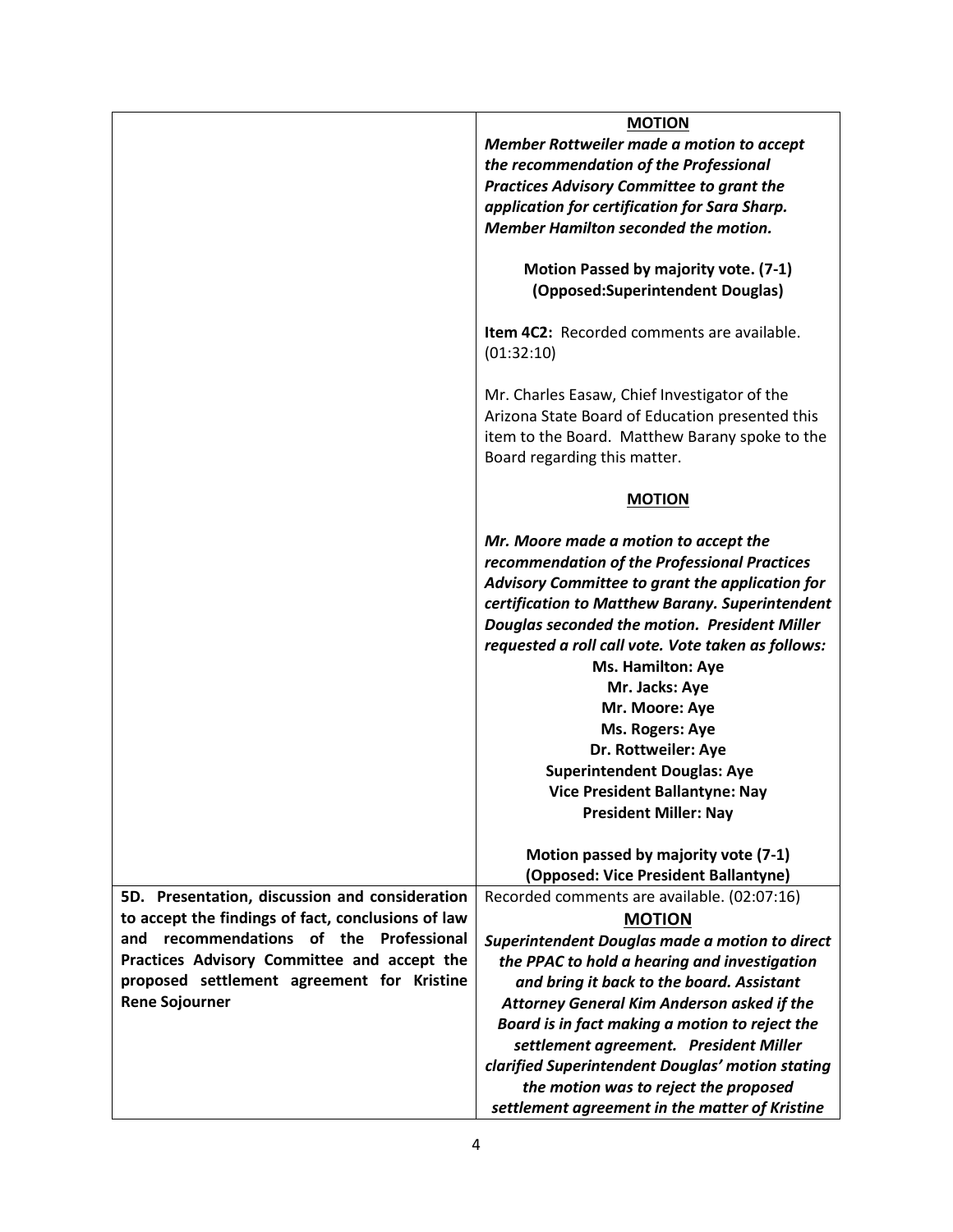|                                                   | Rene Sojourner and asked that this matter be                                               |
|---------------------------------------------------|--------------------------------------------------------------------------------------------|
|                                                   | returned back to the PPAC for further                                                      |
|                                                   | investigation. Mr. Jacks seconded the motion.                                              |
|                                                   | Motion passed unanimously.                                                                 |
| 5E.Presentation, discussion and consideration to  | Recorded comments are available. (02:24:30)                                                |
| close rulemaking procedures for proposed          |                                                                                            |
| amendments to rule R7-2-614 pertaining to         | <b>Executive Director Christine Thompson</b>                                               |
| <b>Substitute certificates</b>                    | presented this item to the Board.                                                          |
|                                                   |                                                                                            |
|                                                   | The following members of the public spoke                                                  |
|                                                   | during Call to the Public on this item:                                                    |
|                                                   |                                                                                            |
|                                                   | Tom Hancock, Director of Human Resource,                                                   |
|                                                   | Peoria School District                                                                     |
|                                                   |                                                                                            |
|                                                   | <b>MOTION</b>                                                                              |
|                                                   | Vice President Ballantyne made a motion to                                                 |
|                                                   | close the rulemaking record and adopt the<br>proposed amendments to rules R7-2-614 related |
|                                                   | to substitute certificates. Member Rottweiler                                              |
|                                                   | seconded the motion.                                                                       |
|                                                   |                                                                                            |
|                                                   |                                                                                            |
|                                                   | Motion passed unanimously.                                                                 |
| 5F. Presentation, discussion and consideration to | Recorded comments are available. (02:16:00)                                                |
| open review process for Standards Development     |                                                                                            |
| for Foreign and Native Language Standards and     | Ms.<br>Sarah<br>Galetti,<br>Deputy<br>Associate                                            |
| <b>Physical Education Standards</b>               | Superintendent for K -12 Academic Standards                                                |
|                                                   | presented to the Board.                                                                    |
|                                                   | <b>MOTION</b>                                                                              |
|                                                   |                                                                                            |
|                                                   | Vice President Ballantyne made a motion to                                                 |
|                                                   | open the review process for Standards                                                      |
|                                                   | <b>Development for Foreign and Native</b>                                                  |
|                                                   | <b>Language Standards and Physical Education</b>                                           |
|                                                   | <b>Standards. Member Rottweiler seconded</b>                                               |
|                                                   | the motion.                                                                                |
|                                                   | Motion passed unanimously.                                                                 |
|                                                   |                                                                                            |
|                                                   |                                                                                            |